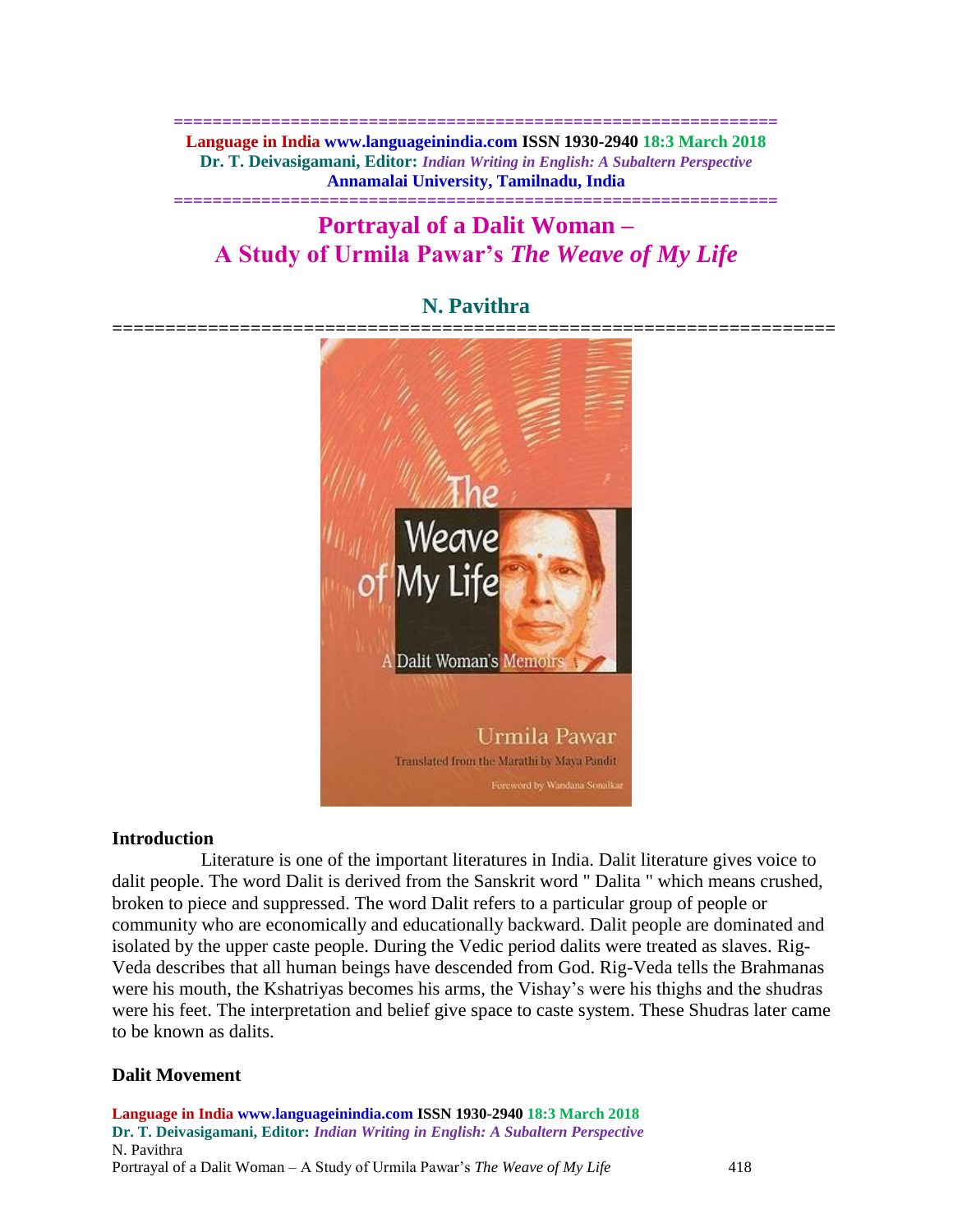Dalit literature emerged during the period of writers like Madara Chennaih, Kalavee and Santkabir have raised their voice for Dalits. The Dalit modern movement emerged around 1960s in Maharashtra in Marathi language. During 1960's Dalite Sahitya Sangh was established and Jyotiba Phule and Dr. Babasaheb Ambedkar actively participated in it. They are the inspiration for other writers and activists. Later Dalit literature has spread to other languages like Guajarati, Kannd, Punjabi, Hindi, Malayalam and Bengali. Chitkara said, "India will awake again if anyone could love with all his heart the people of the country- bereft of the grace of affluence, of blasted fortune, their discretion totally lost, downtrodden, ever starved, quarrelsome and envious" (Chitkara 54).

### **A Literature of Reality**

Dalit literature is not a literature of imagination rather it is a literature that projects the domination, exploitation and atrocities over Dalit by upper caste people. Dalit literature is a voice against social injustice. Dalit literature projects the life of dalits as it is. Dalit people suffered under caste people for centuries. During the medieval period there were many Dalit writers who came forward to voice against the social injustice. A. P. Nirmal said:

> The term Dalit Sahitya refers to the body of literature which gives expression to the feelings and experiences of the writers representing the people who are broken, downtrodden, crushed, etc. More narrowly the term represents the body of literature produced by the writers and poets belonging to the so-called outcaste communities, the untouchables.( Prabhakar 79)

During the 1960's there was a movement called Dalit Modern Movement in Maharashtra from which emerged activists like Dr. Ambedkar. He and his followers started to protest against the atrocities of upper caste people.

# **Urmila Pawar's** *The Weaves of My Life*

Urmila Pawar's *The Weaves of My Life* is an autobiographical novel that projects an empowered woman. The protagonist Urmila Pawar is the representation of modern dalit women. She got good education, job and has created her own identity. This auto biographical novel is entirely different from other dalit works. While all the other works deal with the negative aspects, the unbreakable suffering and exploitation and thereby project hopelessness and despair, this work projects the positive. The portrayal of dalit women in Urmila Pawer's The Weaves of life which is an autobiographical novel can be compared to the autobiographical works of other Writers like Baby Kamble and Bama. Bama in ther autobiographical novel Karuku has pictured the dalit community and its troubles. She has also spoken about the challenges that she faced in life. Throughout her life, she suffered and was dominated by upper caste people.

#### **Expression of Multi Dominations**

In Bama's novel *Karuku,* we find expression of multi dominations. When Bama stayed in the missionary, she was discriminated by the nuns because Bama is a dalit women. Bama was frustrated and never uttered a word against them. Bama strongly believed that education will improve the life of the dalit someday. Bama believed in education. Bama expected that dalit people will educate themselves and improve their life. Bama's desire is to achieve equality between boy and girl. They should be given proper education, freedom and respect. In Karuku, Bama depicts her childhood and womanhood. She described about the sufferings of herself and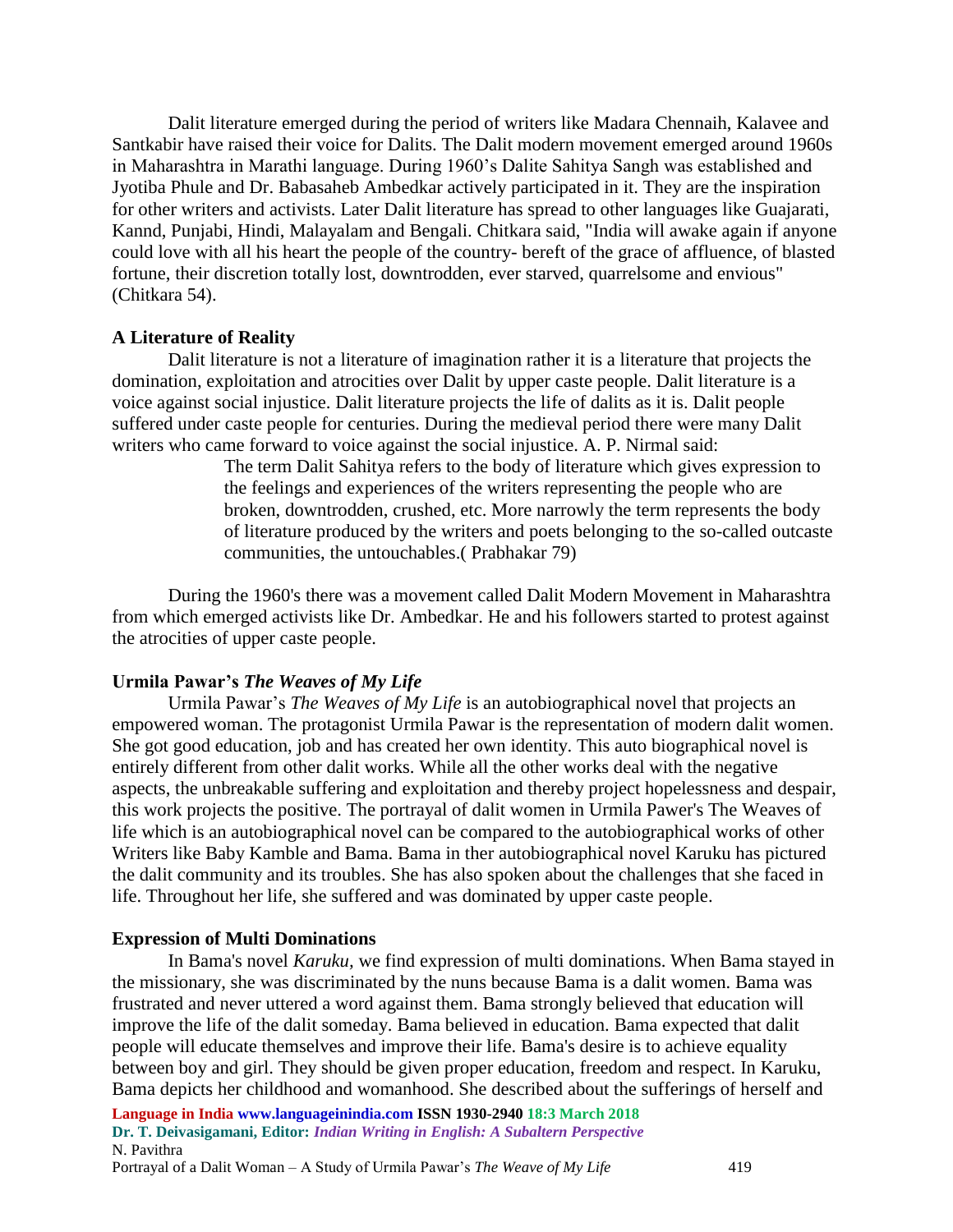other women in the community. She had a strong desire and hope on the development of her community.

# **Baby Kamle's** *The Prisons We Broke*

Baby Kamle's *The Prisons We Broke* talks about the Mahars. In this autobiographical novel, she portrays the dalit women facing exploitation by upper ate men and dalit men. The Prison We Broke portrays the dalit women who all suffered from their superstition, hunger and poverty. There is no hope of education in a dalit women's life. Baby Kamble described the poor condition of the dalit women and their anger against the upper caste the upper caste and Brahmanica patriarchy. Baby Kamble's ambition is to get freedom for dalit women.

## *The Weaves of My Life*

*The Weaves of My Life* is an autobiographical novel of Urmila Pawar. She is the protagonist of the novel. She was born in the village Conk near Ratnagiri in Maharashtra. As an autobiographical novel, it focus on Urmila Pawar's childhood and her growth Urmila Pawar has undergone many difficulties throughout her life. When she studied in a school, she was isolated by her classmates and school teachers, because she was a Dalit by birth. One day she was forced to clean the cow dung in the school because she is a Dalit girl. She passed in her matriculation exam and finished B.A in Marathi literature. She had a love affair with Harish Chandra, an educated man. Later, Urmila Pawar married Harish Chandra. After the marriage she applied for M.A meanwhile she attended many public speeches and presentations about the Dalit movement. In her personal life, she was dominated by her husband. Urmila Pawar suffered the problems faced by every working woman in India. She is accused of being an irresponsible housewife and mother, because she involved herself with dalit welfare organization. But Urmila Pawar overcomes her courage and organized welfare organization for Dalit women.

Later, Urmila Pawar started writing short stories. Through her short story she started to reveal her inner thoughts and anger in a frank and direct manner. She organized a literary conference to bring dalit writers forward. Throughout her life she voiced for dalit people and especially for dalit women. The Laxmibai Tilak Award was given to Urmila Pawar by Maharashtra Sahitya parishad for Aiden. In Urmila Pawar's *The Weaves of My Life* she describes about her childhood memories. She talks how the village women have to cross the two hills to sell their rice, firewood and so on. After the heavy day they have to work hard in the house. They have to give food to the children and serve to their husband. They were frequently beaten by their husbands. But Urmila Pawar was not like the village women though she was also born in that same village. Urmila Pawar had an education. She got M.A degree in Marathi literature. She actively participated in public speeches. Though her husband dislikes his wife's public engagements, she managed to come out and work for dalit women. She later started writing and was recognized as a good writer. Though her husband felt proud of his wife, he never showed it in front of her. This shows his male ego. She was never encouraged by her husband. Her own 4 sufferings and the discrimination she faced, being a dalit girl aroused her to protest against the social injustice. Urmila celebrated 25th December Manusmruti Burning Day as Women's Liberation Day and she organized a women welfare organization. Later she arranged a literary conference to bring dalit writers forward. All these activities proved that Urmila Pawar is a feminist and activist. She not only writes and imagines about the community development. she worked hard in the field to achieve women's empowerment.

**Language in India www.languageinindia.com ISSN 1930-2940 18:3 March 2018 Dr. T. Deivasigamani, Editor:** *Indian Writing in English: A Subaltern Perspective* N. Pavithra